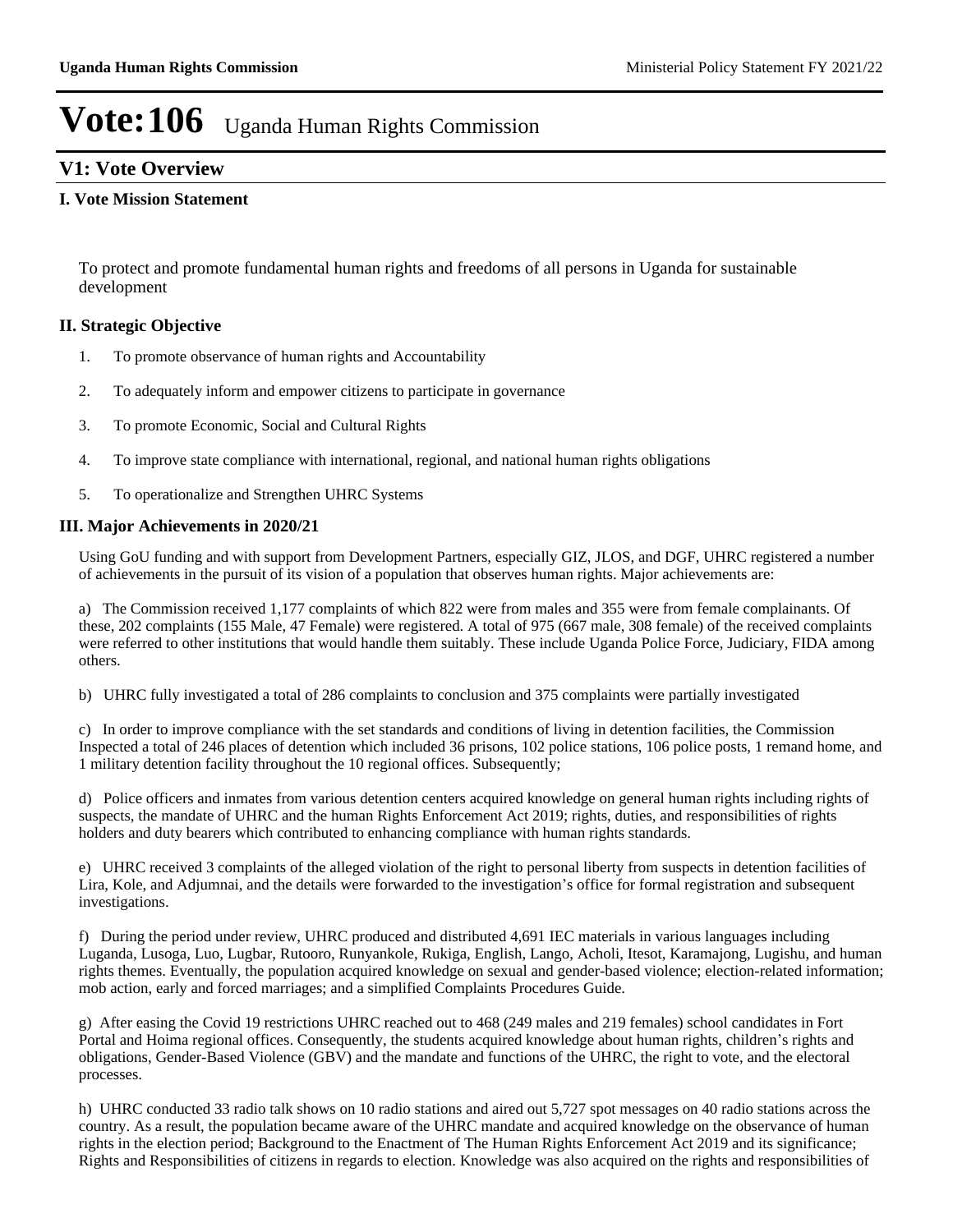voters and political candidates during the electoral process; Citizen's participation in elections, Rights and responsibilities of different stakeholders in the elections; Gender-based violence, children's rights, early and forced marriages, rights of the vulnerable persons, the redress mechanisms concerning Human rights and popularize the mandate of UHRC.

i) UHRC carried out 33 community meetings reaching out to 2,913 community members (1,582 male and 1,298 female). Participants acquired knowledge on human rights, duties, and responsibilities, UHRC Mandate, Highlights of the HRBA, Case Management by Police, Land rights, rights of children, implications of early and forced child marriages among others.

j) UHRC issued 4 press statements; submitted Advisories to the Electoral Commission, Ministry of Education, and Uganda Communications Commission; and registered 22 complaints in response to various alleged human rights violations that occurred during the just concluded Presidential, Parliamentary and Local Government Elections.

k) Completion of construction of UHRC Gulu Regional office

l) UHRC carried out 33 community meetings reaching out to 2,913 community members (1,582 male and 1,298 female). Participants acquired knowledge on human rights, duties, and responsibilities, UHRC Mandate, Highlight of the HRBA, Case Management by Police, Land rights, rights of children, implications of early and forced child marriages among others.

m) The Commission created human rights awareness using the civic education van through roadshows in 4 districts and 16 trading centers/villages. A total of 998 (637 male and 361 female) were sensitized to various themes.

n) UHRC participated in joint commemoration activities with partners including UNOHCHR, GIZ, EOC, ACTV, HRC-U, UNESCO, Uganda, ACME, ULS, among others to mark the International Human Rights Day on 10th December 2020 under the theme "BUILDING BACK BETTER: Putting Human Rights at the Centre of the COVID-19 Recovery.

o) UHRC conducted two capacity-building training workshops on the Human Rights Enforcement Act, 2019 for Key Stakeholders from Kampala, Kasese, Kyegegwa, and Kitgum districts. A total of 164 (Male 115, Female 49) participants drawn from security organs, judiciary, CSOs, Media, and private legal practitioners attended the training.

p) The Commission monitored the right to health in 65 health facilities across five regional offices of Arua, Central, Hoima, Jinja, and Moroto and accessed the human rights situation and standards. These facilities included 08 hospitals, 07 HCIV, 34 HCIII, and 16 HCII.

q) UHRC monitored the rights of workers in Sugar and tea Plantations and compliance with workers' rights in the regional office of Central and Jinja and Fort portal. A total of 12 sugar plantations and 11 flower farms were monitored looking at issues of welfare of workers, labor rights, safety, and protective gear among others.

r) UHRC trained 40 (26 male, 14 female) members of staff mainly regional accounting officers and procurement contracts committee members who acquired knowledge and skills on the role of accounting officers, Public Procurement and Disposal of Public Assets Act, functions of evaluation and contracts committees among others.

s) UHRC conducted a monitoring and evaluation exercise to assess the impact of GIZ implemented activities in 6 regional offices of Moroto, Gulu, Soroti, Central, Fort Portal, and Hoima. The preliminary findings showed that 70% of the population understood the human rights, mandate of UHRC and know their roles as citizens. However, a general concern was raised by respondents of the delay in disposal of cases which is largely contributed by the perennial absence of a fully constituted Commission.

### **IV. Medium Term Plans**

- i. Promote child-friendly justice procedures
- ii. Hearing of complaints involving children fast-tracked

iii. National civic awareness campaigns conducted targeting the elderly, youth, PWDs, women, and in hard-to-reach areas

iv. Undertake tracer studies to assess the impact of awareness creation and training activities conducted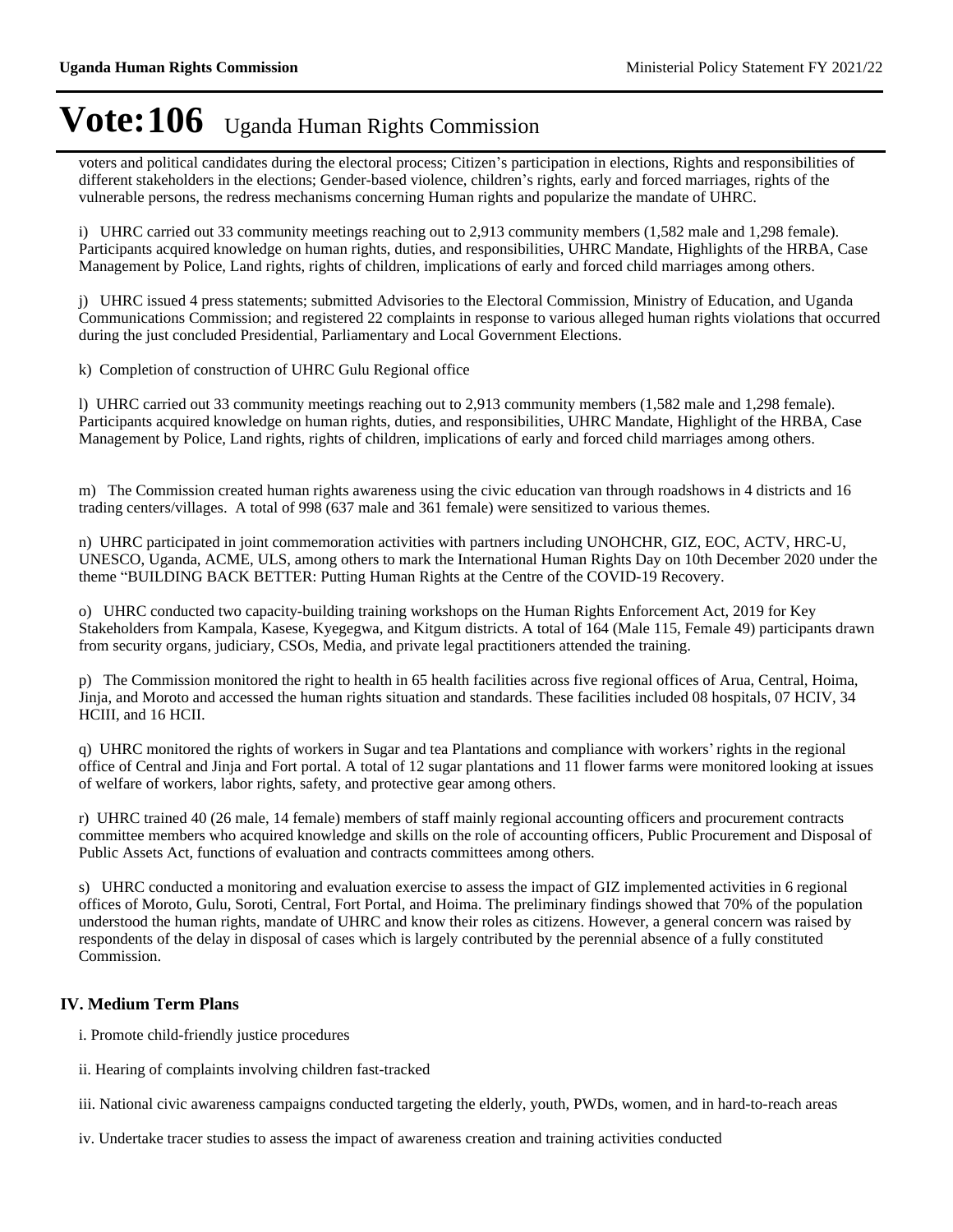v. Strengthen the measures for receiving registering and investigating complaints Design and implement a complaint tracking system

vi. Strengthen the alternative dispute resolution (ADR) mechanisms

vii. Enhance timeliness in the disposal of cases at investigations and Tribunal

viii. Integrate HRBA in policies, legislation, plans, and programs

ix. Ensure regular reporting to Parliament and follow up on the implementation of the recommendation's mechanisms/requirements

x. Support relevant agencies to fulfill regular and timely regional and international reporting obligations

xi. Strengthen mechanisms for review and assessment of policies and legislations for human rights compliant

xii. Strengthen mechanisms for improving inspection and observation of human rights in detention facilities

xiii. Strengthen the governance systems within UHRC

xiv. Review the organizational structure to make it more responsive to the evolving mandate and growing demands to the commission

xv. Undertake Strategic Plan mid-term reviews

xvi. Improve the planning, budgeting, program implementation, reporting, and coordination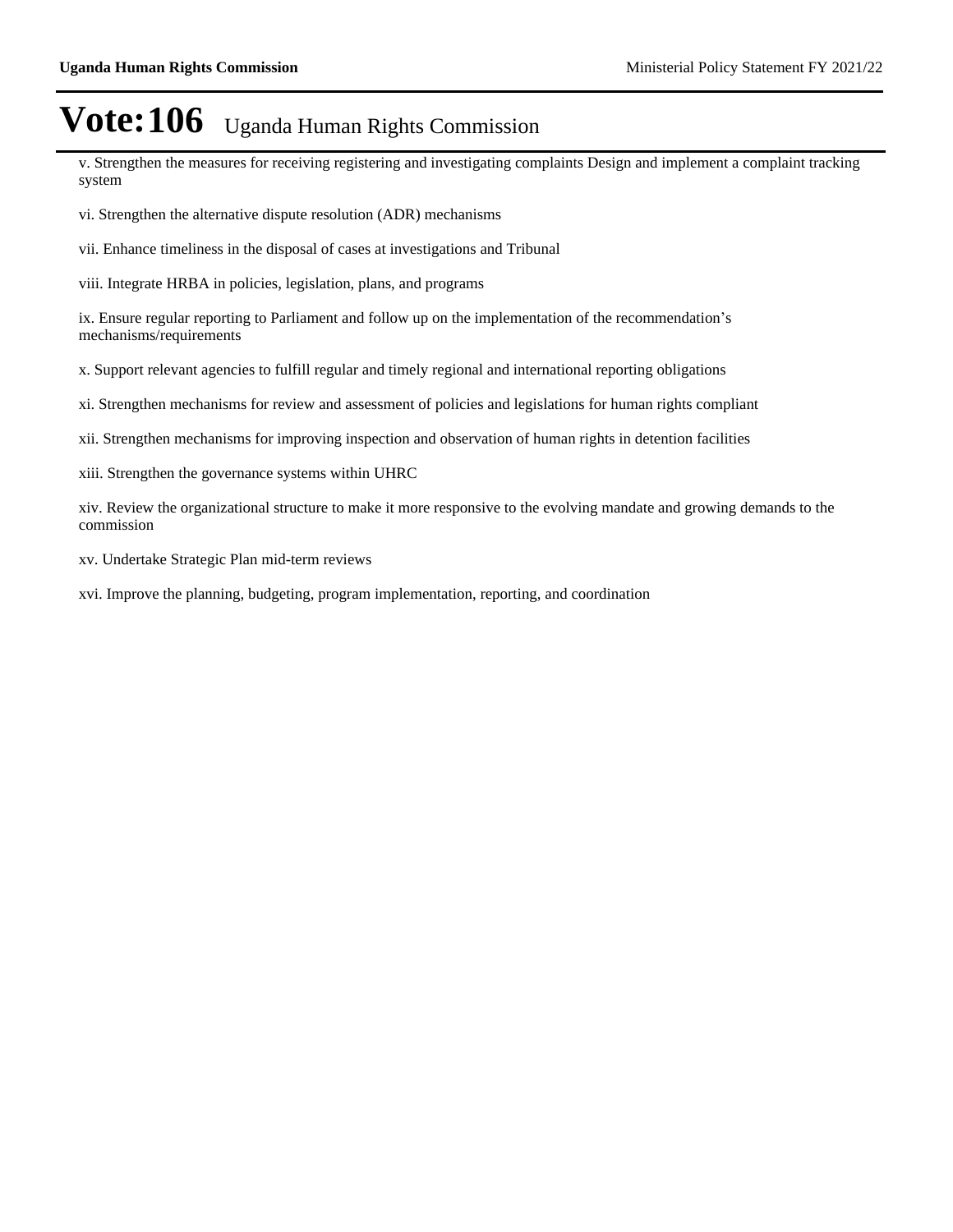### **V. Snapshot Of Medium Term Budget Allocations**

**Table 5.1: Overview of Vote Expenditures (UShs Billion)**

|                  |                                                      |                    |               | 2020/21                                   |         | <b>MTEF Budget Projections</b> |         |         |         |
|------------------|------------------------------------------------------|--------------------|---------------|-------------------------------------------|---------|--------------------------------|---------|---------|---------|
|                  |                                                      | 2019/20<br>Outturn | <b>Budget</b> | <b>Approved Expenditure</b><br>by End Dec | 2021/22 | 2022/23                        | 2023/24 | 2024/25 | 2025/26 |
| <b>Recurrent</b> | Wage                                                 | 6.240              | 6.595         | 2.949                                     | 7.595   | 7.975                          | 7.975   | 7.975   | 7.975   |
|                  | Non Wage                                             | 10.759             | 12.256        | 4.213                                     | 12.250  | 12.250                         | 12.250  | 12.250  | 12.250  |
| Devt.            | GoU                                                  | 0.023              | 0.052         | 0.029                                     | 1.052   | 1.052                          | 1.052   | 1.052   | 1.052   |
|                  | Ext. Fin.                                            | 0.000              | 0.000         | 0.000                                     | 0.000   | 0.000                          | 0.000   | 0.000   | 0.000   |
|                  | <b>GoU</b> Total                                     | 17.021             | 18.903        | 7.191                                     | 20.897  | 21.277                         | 21.277  | 21.277  | 21.277  |
|                  | <b>Total GoU+Ext Fin (MTEF)</b>                      | 17.021             | 18.903        | 7.191                                     | 20.897  | 21,277                         | 21.277  | 21.277  | 21.277  |
|                  | Arrears                                              | 0.891              | 0.378         | 0.502                                     | 0.000   | 0.000                          | 0.000   | 0.000   | 0.000   |
|                  | <b>Total Budget</b>                                  | 17.913             | 19.280        | 7.694                                     | 20.897  | 21,277                         | 21.277  | 21,277  | 21.277  |
|                  | <b>A.I.A Total</b>                                   | N/A                | N/A           | N/A                                       | N/A     | N/A                            | N/A     | N/A     | N/A     |
|                  | <b>Grand Total</b>                                   | 17.913             | 19.280        | 7.694                                     | 20.897  | 21.277                         | 21.277  | 21.277  | 21.277  |
|                  | <b>Total Vote Budget</b><br><b>Excluding Arrears</b> | 17.021             | 18.903        | 7.191                                     | 20.897  | 21.277                         | 21.277  | 21.277  | 21.277  |

#### **Table 5.2: Budget Allocation by Programme (UShs Billion)**

|                                 | 2021/22 Draft Estimates |          |              |
|---------------------------------|-------------------------|----------|--------------|
| <b>Billion Uganda Shillings</b> | GoU                     | Ext. Fin | <b>Total</b> |
| Governance and Security         | 20.897                  | 0.000    | 20.897       |
| <b>Grand Total:</b>             | 20.897                  | 0.000    | 20.897       |
| <b>Total excluding Arrears</b>  | 20.897                  | 0.000    | 20.897       |

### **VI. Budget By Economic Clasification**

**Table V6.1 2020/21 and 2021/22 Budget Allocations by Item**

|                                       |        | 2020/21 Approved Budget |            |              |        | 2021/22 Draft Estimates |              |
|---------------------------------------|--------|-------------------------|------------|--------------|--------|-------------------------|--------------|
| Billion Uganda Shillings              | GoU    | Ext. Fin                | <b>AIA</b> | <b>Total</b> | GoU    | Ext. Fin                | <b>Total</b> |
| <b>Output Class: Outputs Provided</b> | 18.851 | 0.000                   | 0.000      | 18.851       | 19.845 | 0.000                   | 19.845       |
| 211 Wages and Salaries                | 9.730  | 0.000                   | 0.000      | 9.730        | 10.710 | 0.000                   | 10.710       |
| 212 Social Contributions              | 0.920  | 0.000                   | 0.000      | 0.920        | 0.920  | 0.000                   | 0.920        |
| 213 Other Employee Costs              | 2.341  | 0.000                   | 0.000      | 2.341        | 2.381  | 0.000                   | 2.381        |
| 221 General Expenses                  | 1.835  | 0.000                   | 0.000      | 1.835        | 1.329  | 0.000                   | 1.329        |
| 222 Communications                    | 0.203  | 0.000                   | 0.000      | 0.203        | 0.200  | 0.000                   | 0.200        |
| 223 Utility and Property Expenses     | 2.447  | 0.000                   | 0.000      | 2.447        | 2.518  | 0.000                   | 2.518        |
| 224 Supplies and Services             | 0.064  | 0.000                   | 0.000      | 0.064        | 0.095  | 0.000                   | 0.095        |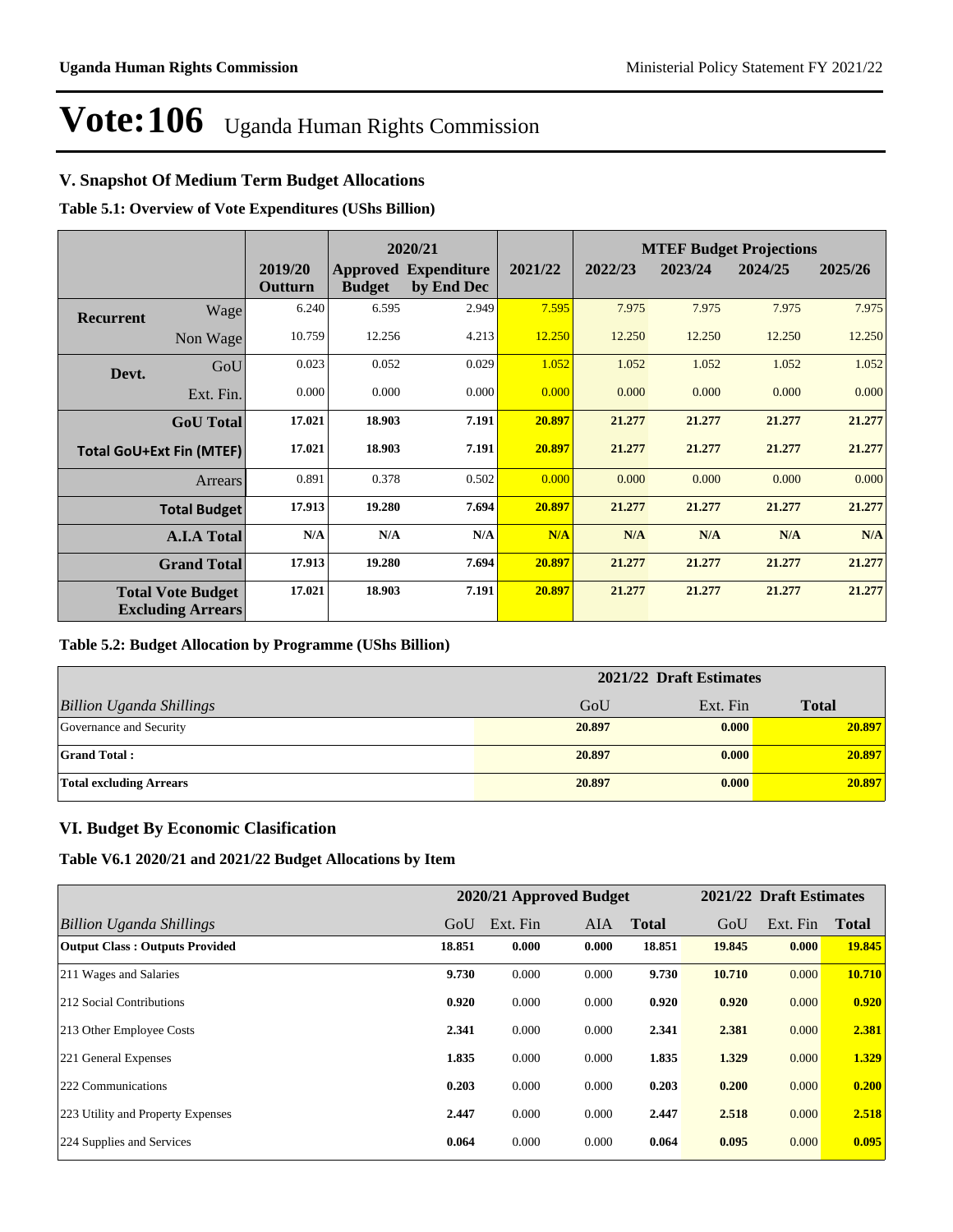| 225 Professional Services              | 0.100  | 0.000 | 0.000 | 0.100  | 0.005  | 0.000 | 0.005  |
|----------------------------------------|--------|-------|-------|--------|--------|-------|--------|
| 227 Travel and Transport               | 0.828  | 0.000 | 0.000 | 0.828  | 1.355  | 0.000 | 1.355  |
| 228 Maintenance                        | 0.302  | 0.000 | 0.000 | 0.302  | 0.333  | 0.000 | 0.333  |
| 282 Miscellaneous Other Expenses       | 0.080  | 0.000 | 0.000 | 0.080  | 0.000  | 0.000 | 0.000  |
| <b>Output Class: Capital Purchases</b> | 0.052  | 0.000 | 0.000 | 0.052  | 1.052  | 0.000 | 1.052  |
| 312 FIXED ASSETS                       | 0.052  | 0.000 | 0.000 | 0.052  | 1.052  | 0.000 | 1.052  |
| <b>Output Class: Arrears</b>           | 0.378  | 0.000 | 0.000 | 0.378  | 0.000  | 0.000 | 0.000  |
| 321 DOMESTIC                           | 0.378  | 0.000 | 0.000 | 0.378  | 0.000  | 0.000 | 0.000  |
| <b>Grand Total:</b>                    | 19.280 | 0.000 | 0.000 | 19.280 | 20.897 | 0.000 | 20.897 |
| <b>Total excluding Arrears</b>         | 18.903 | 0.000 | 0.000 | 18.903 | 20.897 | 0.000 | 20.897 |

### VII. Budget By Sub-Subprogramme, Department And Project

#### **Table V7.1: Past Expenditure Outturns and Medium Term Projections by Sub-SubProgramme,Department and Project**

| Billion Uganda shillings                                        |                       | FY 2020/21                       |                                   |                                             | <b>Medium Term Projections</b> |         |         |         |
|-----------------------------------------------------------------|-----------------------|----------------------------------|-----------------------------------|---------------------------------------------|--------------------------------|---------|---------|---------|
|                                                                 | FY 2019/20<br>Outturn | <b>Approved</b><br><b>Budget</b> | <b>Spent By</b><br><b>End Dec</b> | 2021-22<br><b>Proposed</b><br><b>Budget</b> | 2022-23                        | 2023-24 | 2024-25 | 2025-26 |
| <b>38 General Administration and</b><br><b>Support Services</b> | 0.000                 | 17.916                           | 7.623                             | 19.589                                      | 19.968                         | 19.968  | 19.968  | 19.968  |
| 06 Finance and Administration                                   | 0.000                 | 17.865                           | 7.594                             | 18.537                                      | 18.917                         | 18.917  | 18.917  | 18.917  |
| 1670 Retooling the Uganda Human Rights<br>Commission            | 0.000                 | 0.052                            | 0.029                             | 1.052                                       | 1.052                          | 1.052   | 1.052   | 1.052   |
| 53 Protection and Promotion of<br><b>Human Rights</b>           | 17.913                | 1.364                            | 0.071                             | 1.308                                       | 1.308                          | 1.308   | 1.308   | 1.308   |
| 01 Statutory                                                    | 17.889                | 0.000                            | 0.000                             | 0.000                                       | 0.000                          | 0.000   | 0.000   | 0.000   |
| 03 Complaints, Investigations and Legal<br>Services             | 0.000                 | 0.085                            | 0.018                             | 0.090                                       | 0.090                          | 0.090   | 0.090   | 0.090   |
| 0358 Support to Human Rights                                    | 0.023                 | 0.000                            | 0.000                             | 0.000                                       | 0.000                          | 0.000   | 0.000   | 0.000   |
| 04 Research, Education and Documentation                        | 0.000                 | 0.631                            | 0.047                             | 0.621                                       | 0.621                          | 0.621   | 0.621   | 0.621   |
| 05 Monitoring of State of Human Rights                          | 0.000                 | 0.648                            | 0.006                             | 0.598                                       | 0.598                          | 0.598   | 0.598   | 0.598   |
| <b>Total for the Vote</b>                                       | 17.913                | 19.280                           | 7.694                             | 20.897                                      | 21.277                         | 21.277  | 21.277  | 21.277  |
| <b>Total Excluding Arrears</b>                                  | 17.021                | 18.903                           | 7.191                             | 20.897                                      | 21,277                         | 21,277  | 21,277  | 21,277  |

### **VIII. Sub-SubProgramme Performance and Medium Term Plans**

### **Table V8.1: Sub-SubProgramme Outcome and Outcome Indicators**

|                                                                     | <b>Sub-SubProgramme:</b> 38 General Administration and Support Services |  |  |
|---------------------------------------------------------------------|-------------------------------------------------------------------------|--|--|
| Objective:                                                          | - To Strengthen UHRC Systems and operations                             |  |  |
| <b>Responsible Officer:</b>                                         | <b>Accounting Officer</b>                                               |  |  |
| <b>Outcome:</b>                                                     | Strengthened UHRC Systems and Institutional Accountability              |  |  |
| 1. Observance of human rights and fight against corruption promoted |                                                                         |  |  |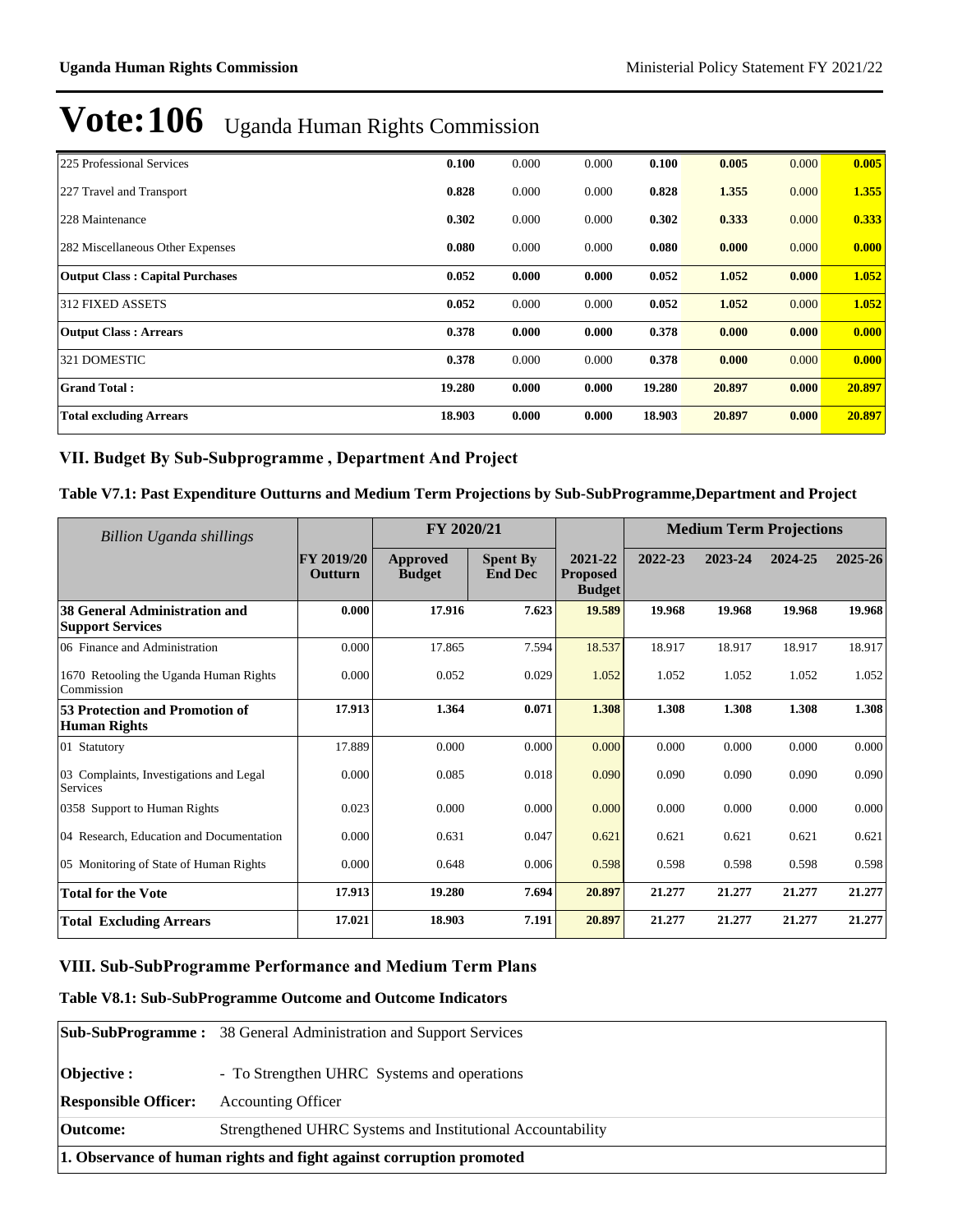|                                                                                                                   | <b>Performance Targets</b> |                  |               |                                            |            |
|-------------------------------------------------------------------------------------------------------------------|----------------------------|------------------|---------------|--------------------------------------------|------------|
| <b>Outcome Indicators</b>                                                                                         |                            |                  | 2021/22       | 2022/23                                    | 2023/24    |
|                                                                                                                   | <b>Baseline</b>            | <b>Base year</b> | <b>Target</b> | Projection                                 | Projection |
| • Proportion of Commission decisions acted upon by Management.                                                    | 15%                        | 2018             | 20%           | 30%                                        | 50%        |
|                                                                                                                   |                            |                  |               |                                            |            |
|                                                                                                                   |                            |                  |               |                                            |            |
|                                                                                                                   |                            |                  |               |                                            |            |
|                                                                                                                   |                            |                  |               |                                            |            |
|                                                                                                                   |                            |                  |               |                                            |            |
|                                                                                                                   |                            |                  |               |                                            |            |
| <b>Department: 06 Finance and Administration</b><br><b>Budget Output: 02 Administration, Finance and Accounts</b> |                            |                  |               |                                            |            |
| External audit opinion                                                                                            |                            |                  |               | <b>Unqualified</b> Unqualified Unqualified |            |
| Percentage of activities implemented as planned                                                                   |                            |                  | 99%           | 99%                                        | 99%        |
| <b>Budget Output: 03 Planning, Coordination and M &amp; E</b>                                                     |                            |                  |               |                                            |            |
| Gender and Equity compliance rating                                                                               |                            |                  | 75%           | 75%                                        | 75%        |
| Proportion of M&E recommendations implemented                                                                     |                            |                  | 60%           | 60%                                        | 60%        |
| <b>Budget Output: 04 Internal Audit Services</b>                                                                  |                            |                  |               |                                            |            |
| Number of internal audits reports produced                                                                        |                            |                  | 4             | 4                                          | 4          |
| <b>Budget Output: 05 ICT Services</b>                                                                             |                            |                  |               |                                            |            |
| Number of human rights business processes automated                                                               |                            |                  | 4             | 5                                          | 5          |
| Number of regional offices provided with technical I.T related support                                            |                            |                  | 24            | 24                                         | 24         |
| <b>Budget Output: 06 Procurement and Disposal Unit</b>                                                            |                            |                  |               |                                            |            |
| Percentage of procurement successfully completed                                                                  |                            |                  | 85%           | 90%                                        | 90%        |
| <b>Budget Output: 07 Public Relations</b>                                                                         |                            |                  |               |                                            |            |
| Number of press statements issued by the Commission.                                                              |                            |                  | 6             | 6                                          | 6          |
| <b>Budget Output: 19 Human Resource Management</b>                                                                |                            |                  |               |                                            |            |
| Number of staff trained in various disciplines.                                                                   |                            |                  | <b>200</b>    | 200                                        | <b>200</b> |
| staffing level                                                                                                    |                            |                  | 70%           | 70%                                        | 70%        |
| Sub-SubProgramme: 53 Protection and Promotion of Human Rights                                                     |                            |                  |               |                                            |            |
|                                                                                                                   |                            |                  |               |                                            |            |
| Objective:<br>- To promote observance of human rights and accountability.                                         |                            |                  |               |                                            |            |
| - To adequately Inform and empower citizens to participate in governance.                                         |                            |                  |               |                                            |            |
| - To promote economic, social and cultural rights.                                                                |                            |                  |               |                                            |            |
| - To improve state compliance with International, Regional and National Human Rights obligations.                 |                            |                  |               |                                            |            |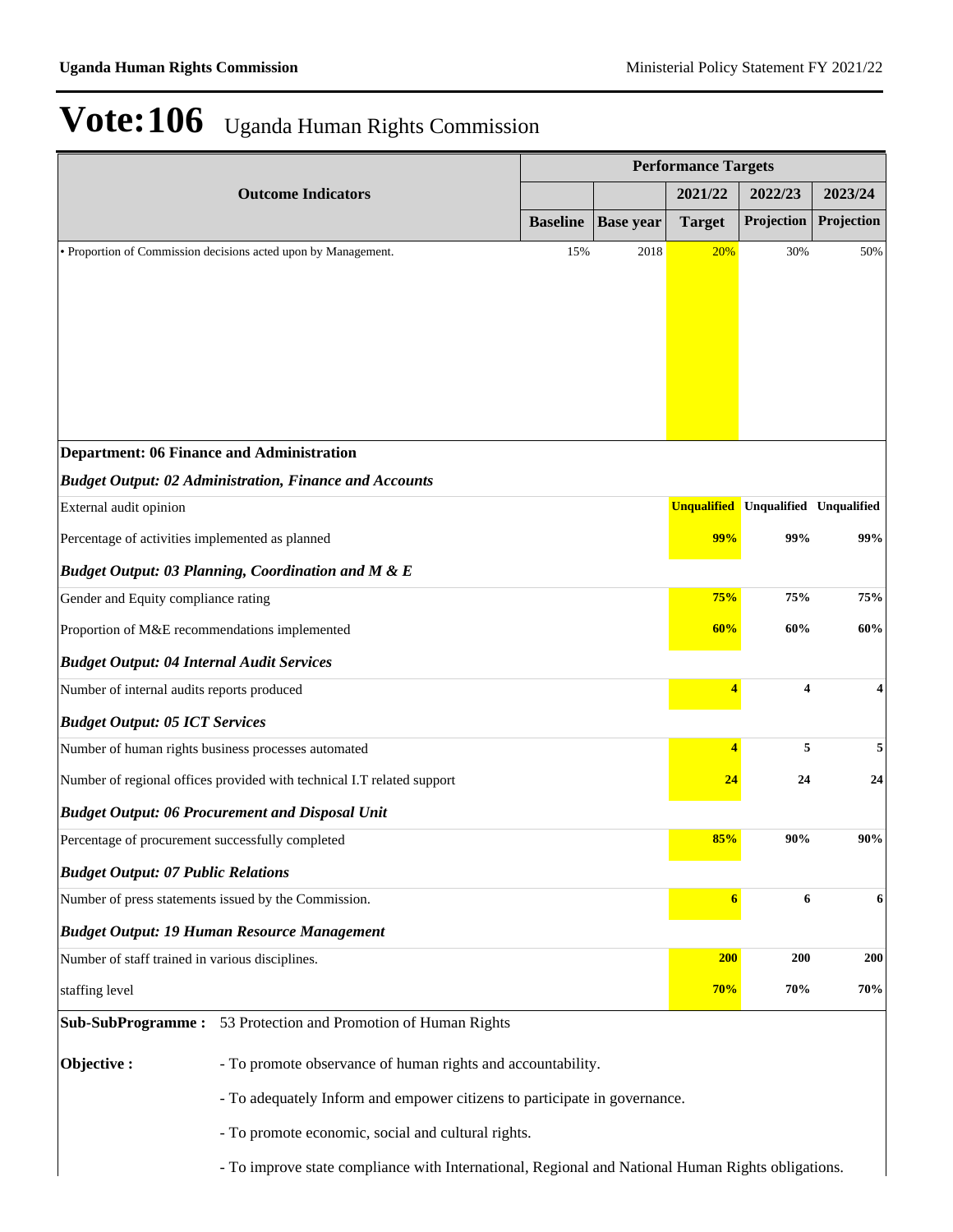| <b>Responsible Officer:</b>                                   | <b>Accounting Officer</b>                                                                           |                 |                  |                            |                   |                |
|---------------------------------------------------------------|-----------------------------------------------------------------------------------------------------|-----------------|------------------|----------------------------|-------------------|----------------|
| <b>Outcome:</b>                                               | Enhanced observance of Human Rights and Accountability                                              |                 |                  |                            |                   |                |
|                                                               | 1. Observance of human rights and fight against corruption promoted                                 |                 |                  |                            |                   |                |
|                                                               |                                                                                                     |                 |                  | <b>Performance Targets</b> |                   |                |
|                                                               | <b>Outcome Indicators</b>                                                                           |                 |                  | 2021/22                    | 2022/23           | 2023/24        |
|                                                               |                                                                                                     | <b>Baseline</b> | <b>Base year</b> | <b>Target</b>              | Projection        | Projection     |
| • Proportion of human rights cases disposed                   |                                                                                                     | 10%             | 2018             | 20%                        | 30%               | 30%            |
|                                                               |                                                                                                     |                 |                  |                            |                   |                |
|                                                               | • Proportion of citizens aware and informed about the Constitution, rights and                      | 85%             | 2018             | 40%                        | 50%               | 75%            |
| responsibilities                                              |                                                                                                     |                 |                  |                            |                   |                |
|                                                               |                                                                                                     |                 |                  |                            |                   |                |
| • Proportion of UHRC recommendations adopted                  |                                                                                                     | 50%             | 2018             | 25%                        | 30%               | 45%            |
|                                                               |                                                                                                     |                 |                  |                            |                   |                |
|                                                               |                                                                                                     |                 |                  |                            |                   |                |
|                                                               | Department: 03 Complaints, Investigations and Legal Services                                        |                 |                  |                            |                   |                |
|                                                               | <b>Budget Output: 01 Investigation and resolution of Complaints</b>                                 |                 |                  |                            |                   |                |
| Proportion of received complaints registered                  |                                                                                                     |                 |                  | 40%                        | 40%               | 40%            |
|                                                               | Number of complaints referred to other institutions for redress                                     |                 |                  | 3,500                      | 3,500             | 3,500          |
| Proportion of registered cases fully investigation            |                                                                                                     |                 |                  | 60%                        | 60%               | 60%            |
| Number of Complaints concluded through the tribunal process   |                                                                                                     |                 |                  |                            | <b>100</b><br>150 | 200            |
| Number of cases successfully mediated                         |                                                                                                     |                 |                  | <b>200</b>                 | 200               | 200            |
|                                                               | <b>Department: 04 Research, Education and Documentation</b>                                         |                 |                  |                            |                   |                |
| <b>Budget Output: 02 Human Rights education</b>               |                                                                                                     |                 |                  |                            |                   |                |
| Number of IEC materials disseminated                          |                                                                                                     |                 |                  | 5,000                      | 5,000             | 5,000          |
|                                                               | Number of stakeholders trained on human rightsbased approach                                        |                 |                  | 3,000                      | 3,000             | 3,000          |
| Number of human rights community meetings (Barazas) conducted |                                                                                                     |                 |                  | 300                        | 500               | 500            |
|                                                               |                                                                                                     |                 |                  |                            |                   |                |
| <b>Budget Output: 09 Research Undertaken</b>                  |                                                                                                     |                 |                  |                            |                   |                |
|                                                               | Number of Human rights research reports produced                                                    |                 |                  | $\mathbf{1}$               | $\boldsymbol{2}$  | $\overline{2}$ |
|                                                               | Department: 05 Monitoring of State of Human Rights                                                  |                 |                  |                            |                   |                |
|                                                               | Budget Output: 03 Monitoring compliance with human rights standards and treaties ratified by Uganda |                 |                  |                            |                   |                |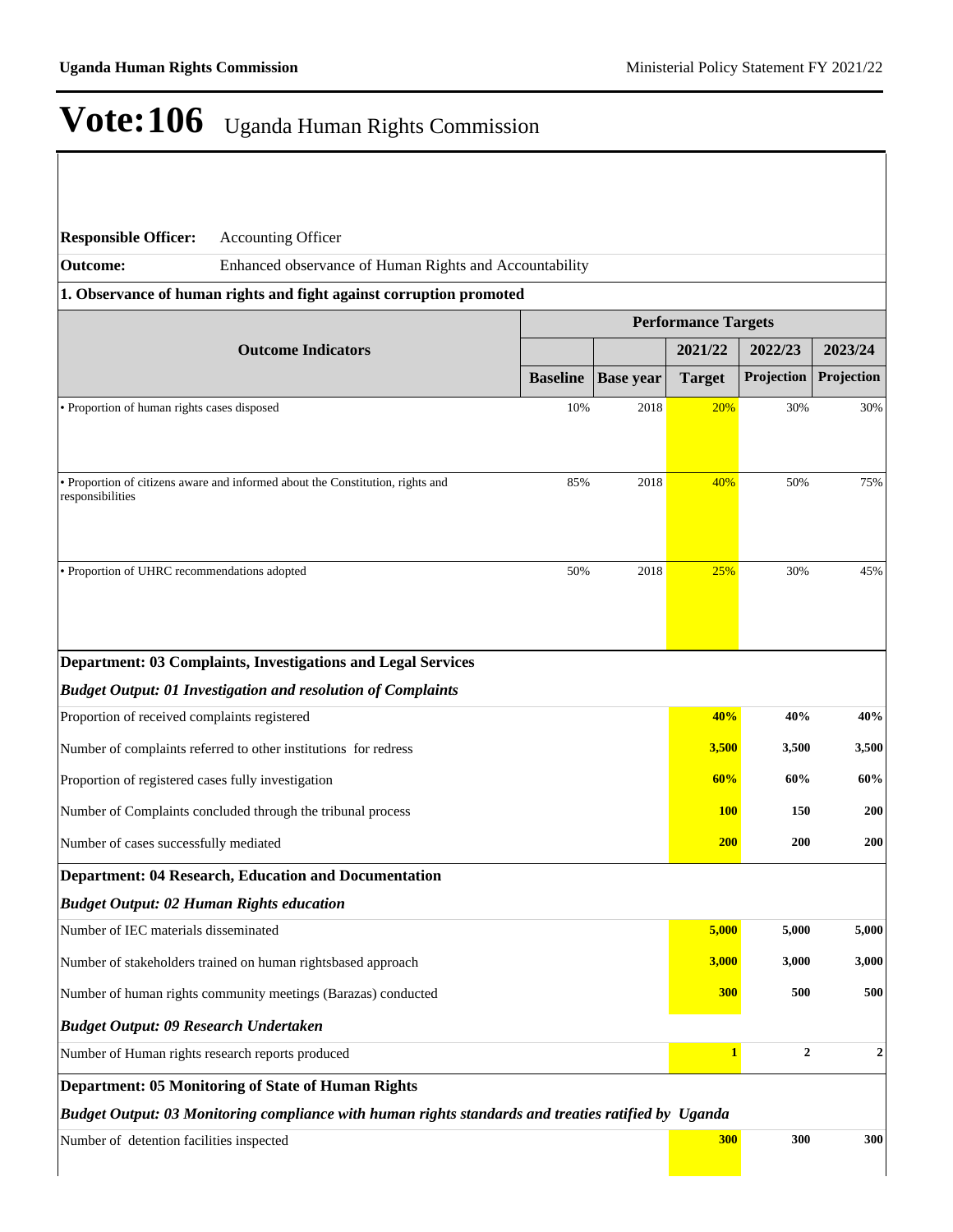| Number of monitoring visits to refugee settlement/ Camps         |       |       |       |
|------------------------------------------------------------------|-------|-------|-------|
| Number of bills/ ordinances reviewed for human rights compliance |       |       |       |
| <b>Budget Output: 10 Annual Report Produced</b>                  |       |       |       |
| Number of state of human rights reports timely disseminated      | 2.500 | 2.500 | 2.500 |

### **IX. Major Capital Investments And Changes In Resource Allocation**

### **Table 9.1: Major Capital Investment (Capital Purchases outputs over 0.5Billion)**

| FY 2020/21                                                                              | FY 2021/22                                         |                                                                             |  |  |  |  |
|-----------------------------------------------------------------------------------------|----------------------------------------------------|-----------------------------------------------------------------------------|--|--|--|--|
| <b>Appr. Budget and Planned Outputs</b>                                                 | <b>Expenditures and Achievements by</b><br>end Dec | <b>Proposed Budget and Planned</b><br><b>Outputs</b>                        |  |  |  |  |
| Vote 106 Uganda Human Rights Commission                                                 |                                                    |                                                                             |  |  |  |  |
| Sub-SubProgramme: 12 38 General Administration and Support Services                     |                                                    |                                                                             |  |  |  |  |
| Development Project : 1670 Retooling the Uganda Human Rights Commission                 |                                                    |                                                                             |  |  |  |  |
| <b>Budget Output: 12 38 75 Purchase of Motor Vehicles and Other Transport Equipment</b> |                                                    |                                                                             |  |  |  |  |
|                                                                                         |                                                    | Four (4) vehicles to conduct tribunals and Field<br>investigations procured |  |  |  |  |
| <b>Total Output Cost(Ushs Thousand)</b><br>$\bf{0}$                                     | $\mathbf{0}$                                       | 1,000,000                                                                   |  |  |  |  |
| Gou Dev't:<br>$\overline{0}$                                                            | $\theta$                                           | 1,000,000                                                                   |  |  |  |  |
| Ext Fin:<br>$\theta$                                                                    | $\Omega$                                           |                                                                             |  |  |  |  |
| $\overline{0}$<br>$A.I.A$ :                                                             | $\Omega$                                           |                                                                             |  |  |  |  |

### **X. Vote Challenges and Plans To Improve Performance**

#### **Vote Challenges**

a) Parliament of Uganda has consistently made recommendations to the Ministry of Finance Planning and Economic Development to increase the UHRC budget (MTEF ceiling) over the years. However, most of the recommendations have never been put into consideration

b) High case backlog at the tribunal that stands at 2,107cases (1,120 at Tribunal and 987 at Investigation) due to few numbers of commissioners as well as inadequate funds and staff to conduct investigations.

c) Staff turnover due to non-competitive and low remuneration.

d) The Commission has continued to experience inadequate staffing (169 current staff) against the approved structure of 220 staff. This has hindered human rights service delivery needed throughout the country.

e) Delayed payments of tribunal awards by the Ministry of Justice and Constitutional Affairs (MoJCA) which hinders access to justice.

f) Delayed appointment of the Chairperson and members of the Commission which hinders the effectiveness of the planned activities of the Commission especially the execution of tribunals and key decision making.

g) Inadequate and non-compliant legal regulatory framework; for example, absence of a witness protection law; archaic laws such as The Habitual Criminals (Preventive detention) Act; and misapplication of some laws such as the Public Order Management Act,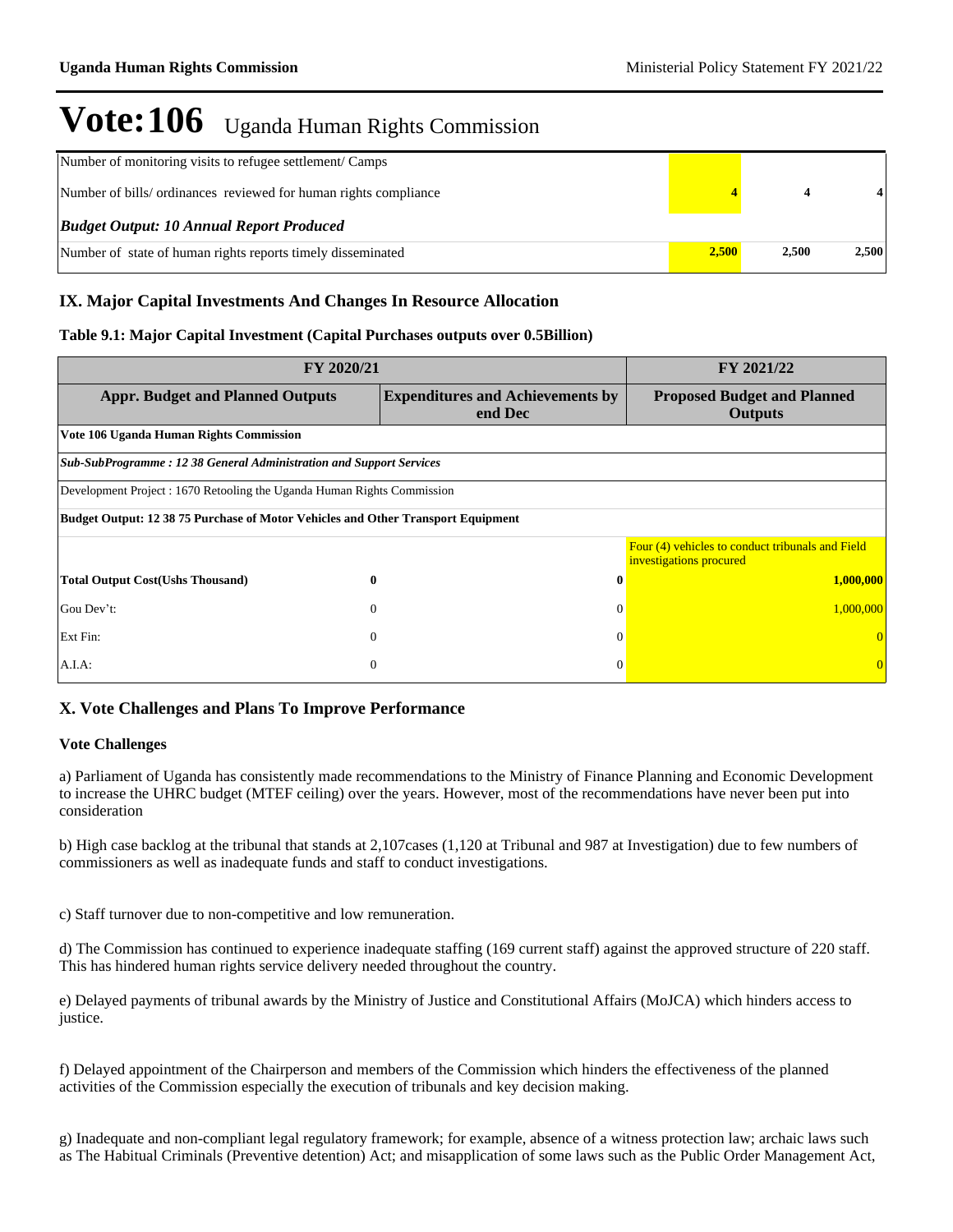2012.

h) Inadequate and old tools of work (vehicles, computers, and other equipment) to perform the mandate and functions of the Commission

i) Inadequate Finances (operational expenses, technological development, infrastructural development). The Commission's the development/project budget has been UGX 50M in the past 2 years and projected in the mid-term review.

j) The commission has only three civic education vans which are inadequate to serve the entire country to cause a meaningful impact on civic knowledge and human rights awareness

k) Low levels of compliance with UHRC recommendations by MDAs

l) High dependency on donor support for UHRC core activities (human rights awareness, volunteer remuneration, field office operations); quite often the funding is unpredictable and for one-off interventions affects effective planning for human rights service delivery.

#### **Plans to improve Vote Performance**

- i) Participatory planning and budgeting methodologies
- ii) Strengthen monthly, quarterly, and annual budget performance reviews
- iii) Undertake Strategic Plan mid-term reviews
- iv) Strengthen the utilization of M&E findings
- v) Encourage innovations in planning and program implementation
- vi) Design, develop and implement appropriate development projects to improve UHRC Development Financing
- vii) Engage with human rights structures at LGs levels and communities

### **XI Off Budget Support**

#### **Table 11.1 Off-Budget Support by Project**

N/A

#### **XII. Vote Cross Cutting Policy And Other Budgetary Issues**

**Table 12.1: Cross- Cutting Policy Issues**

| <b>Issue Type:</b>                        | <b>HIV/AIDS</b>                                                                                                                                                                                    |
|-------------------------------------------|----------------------------------------------------------------------------------------------------------------------------------------------------------------------------------------------------|
| Objective :                               | To disseminate the UHRC HIV and AIDS workplace policy                                                                                                                                              |
| <b>Issue of Concern:</b>                  | Though there has been notable progress in the national response to the HIV epidemic, there are still<br>gaps to fill in the said response and HIV remains a major public health problem in Uganda. |
| <b>Planned Interventions:</b>             | i) UHRC's HIV/AIDs Policy disseminated and implemented to staff in 10 regional offices                                                                                                             |
| <b>Budget Allocation (Billion):</b> 0.005 |                                                                                                                                                                                                    |
| <b>Performance Indicators:</b>            | Number of staff trained on the UHRC HIV/AID Policy                                                                                                                                                 |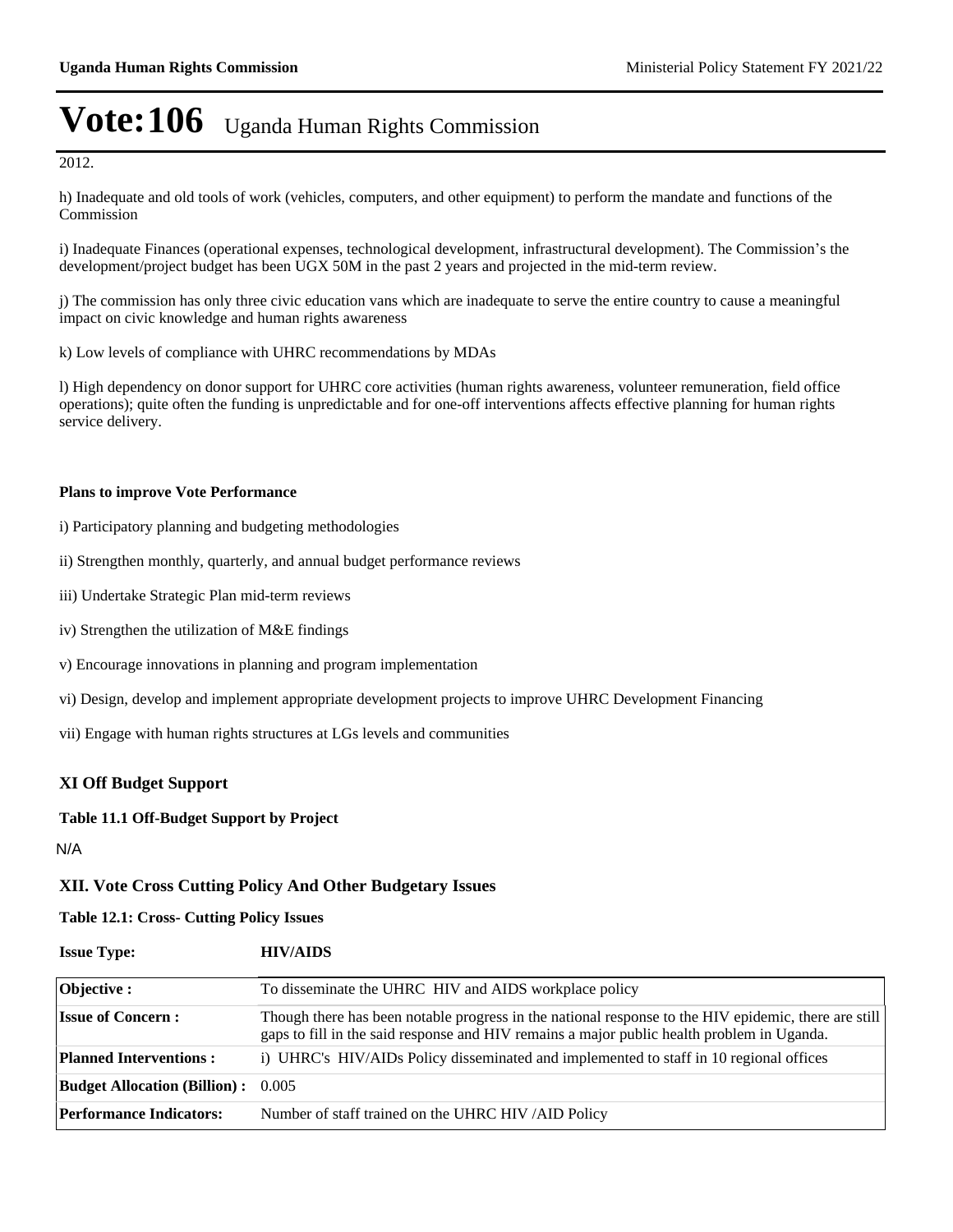| <b>Issue Type:</b>                  | Gender                                                                                                                                                                                                           |
|-------------------------------------|------------------------------------------------------------------------------------------------------------------------------------------------------------------------------------------------------------------|
| Objective:                          | To improve the UHRC Gender and equity policy                                                                                                                                                                     |
| <b>Issue of Concern:</b>            | iii) Lack of UHRC Gender Policy                                                                                                                                                                                  |
| <b>Planned Interventions:</b>       | i) Buy child friendly games, TV and at least beds for children<br>ii) Employ a nanny for UHRC baby care center<br>ii) Develop and implement the UHRC gender policy.                                              |
| <b>Budget Allocation (Billion):</b> | 0.004                                                                                                                                                                                                            |
| <b>Performance Indicators:</b>      | Number of beds and child friendly services provided                                                                                                                                                              |
| <b>Issue Type:</b>                  | <b>Enviroment</b>                                                                                                                                                                                                |
| Objective:                          | To ensure safety of workers in the plantation farms, Fishing communities and, oil and Gas<br>industry                                                                                                            |
| <b>Issue of Concern:</b>            | i) Failure to compensate people fairly and timely for loss of their property;<br>ii) Low participation of the local community in decision making on the matter of extractive<br>industries and plantations farms |
| <b>Planned Interventions:</b>       | i) Monitoring compliance with Human Rights standards and treaties ratified by Uganda                                                                                                                             |
| <b>Budget Allocation (Billion):</b> | 0.016                                                                                                                                                                                                            |
| <b>Performance Indicators:</b>      | Number of oil and Gas interventions monitored                                                                                                                                                                    |

### **XIII. Personnel Information**

### **Table 13.1 Staff Establishment Analysis**

| <b>Title</b>                                                    | <b>Salary Scale</b> | <b>Number Of Approved Positions</b> | <b>Number Of Filled Positions</b> |
|-----------------------------------------------------------------|---------------------|-------------------------------------|-----------------------------------|
| Secretary to the Commission                                     | $HR-C1$             |                                     |                                   |
| Driver                                                          | $HRC-10-1$          | 31                                  | 25                                |
| Gate attendant                                                  | <b>HRC-10-2</b>     |                                     |                                   |
| <b>Office Assistant</b>                                         | $HRC-10-2$          | 18                                  | 14                                |
| <b>Commission Planner</b>                                       | $HRC-2(L)$          |                                     |                                   |
| Human Resource Manager                                          | $HRC-2(L)$          |                                     |                                   |
| Senior Internal Auditor                                         | $HRC-2(L)$          |                                     |                                   |
| Director Finance and Administration HRC-2(U)                    |                     |                                     |                                   |
| Director Monitoring and Inspection                              | $HRC-2(U)$          |                                     |                                   |
| Director Regional Service                                       | $HRC-2(U)$          |                                     | $\Omega$                          |
| Director Research Education and<br>Documentation                | $HRC-2(U)$          |                                     |                                   |
| Director, Complaints Inspection and  HRC-2(U)<br>Legal services |                     |                                     |                                   |
| Public Affairs Manager                                          | $HRC-3$             |                                     |                                   |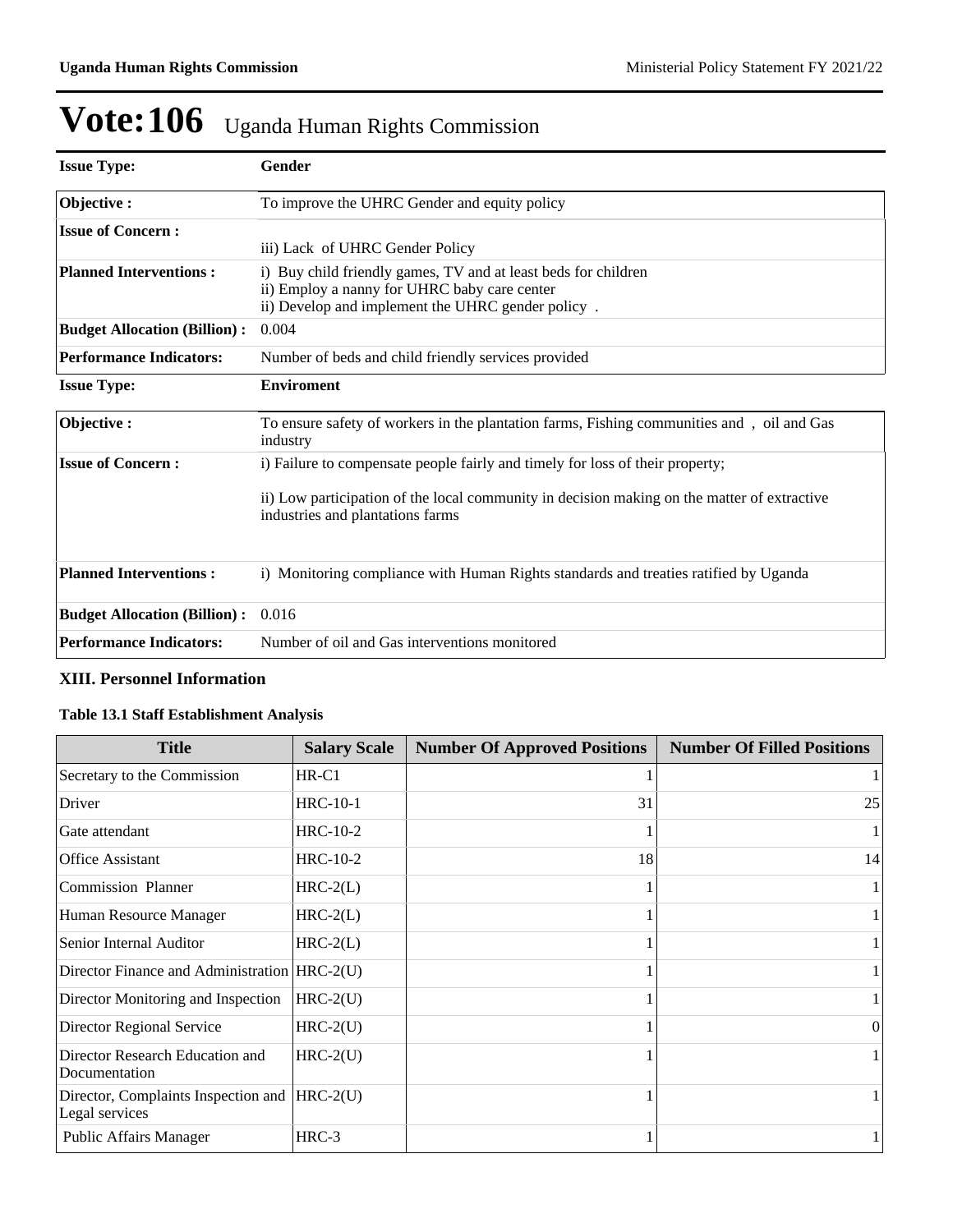| Regional Human Rights Officer              | HRC-3          | 12 | 7  |
|--------------------------------------------|----------------|----|----|
| Senior Procurement Officer                 | HRC-3          |    | 0  |
| <b>Systems Manager</b>                     | HRC-3          |    |    |
| Senior Accountant- G.O.U                   | HRC-4          |    |    |
| Senior Accountant-Projects                 | HRC-4          |    |    |
| Senior Assistant Administrator             | HRC-4          |    | 0  |
| Senior HRO/ Librarian                      | HRC-4          |    |    |
| Senior Human Resource Officer              | HRC-4          |    |    |
| Senior Human Rights Officer                | HRC-4          | 4  | 3  |
| Senior Human Rights Officer-<br>Registrar  | HRC-4          |    |    |
| Senior Human Rights Officer/Editor   HRC-4 |                |    |    |
| Senior Records Officer                     | HRC-4          |    |    |
| Human Rights Officer- Education            | HRC-5          | 27 | 17 |
| Human Rights Officer-<br>Investigations    | HRC-5          | 24 | 14 |
| Human Rights Officer- Legal                | $HRC-5$        | 23 | 20 |
| Human Rights Officer/Librarian             | HRC-5          |    |    |
| <b>Internal Auditor</b>                    | HRC-5          |    |    |
| Office Supretendant                        | $HRC-5$        |    |    |
| <b>Public Affairs Officer</b>              | HRC-5          |    |    |
| Statistician                               | HRC-5          |    |    |
| <b>Transport Officer</b>                   | $HRC-5$        |    |    |
| Accountant, G.O.U                          | <b>HRC-5-1</b> |    |    |
| Accountant-Projects                        | <b>HRC-5-1</b> |    |    |
| Human Resource Officer                     | <b>HRC-5-1</b> | 2  |    |
| <b>Procurement Officer</b>                 | <b>HRC-5-1</b> |    |    |
| <b>Systems Officer</b>                     | $HRC-5-1$      |    |    |
| Website Maintainance Officer               | $HRC-5-1$      |    |    |
| <b>Assistant Administrator</b>             | $HRC-5-2$      | 10 |    |
| <b>Assistant Accountant</b>                | HRC-6          | 17 | 15 |
| Assistant Accountant, G.O.U                | HRC-6          |    |    |
| <b>Assistant Planner</b>                   | HRC-6          |    |    |
| <b>Assistant Procurement Officer</b>       | HRC-6          |    |    |
| <b>Assistant Records Officer</b>           | HRC-6          |    |    |
| <b>Stores Assistant</b>                    | HRC-6          |    |    |
| Tribunal Clerk/Process Server              | HRC-6          |    |    |